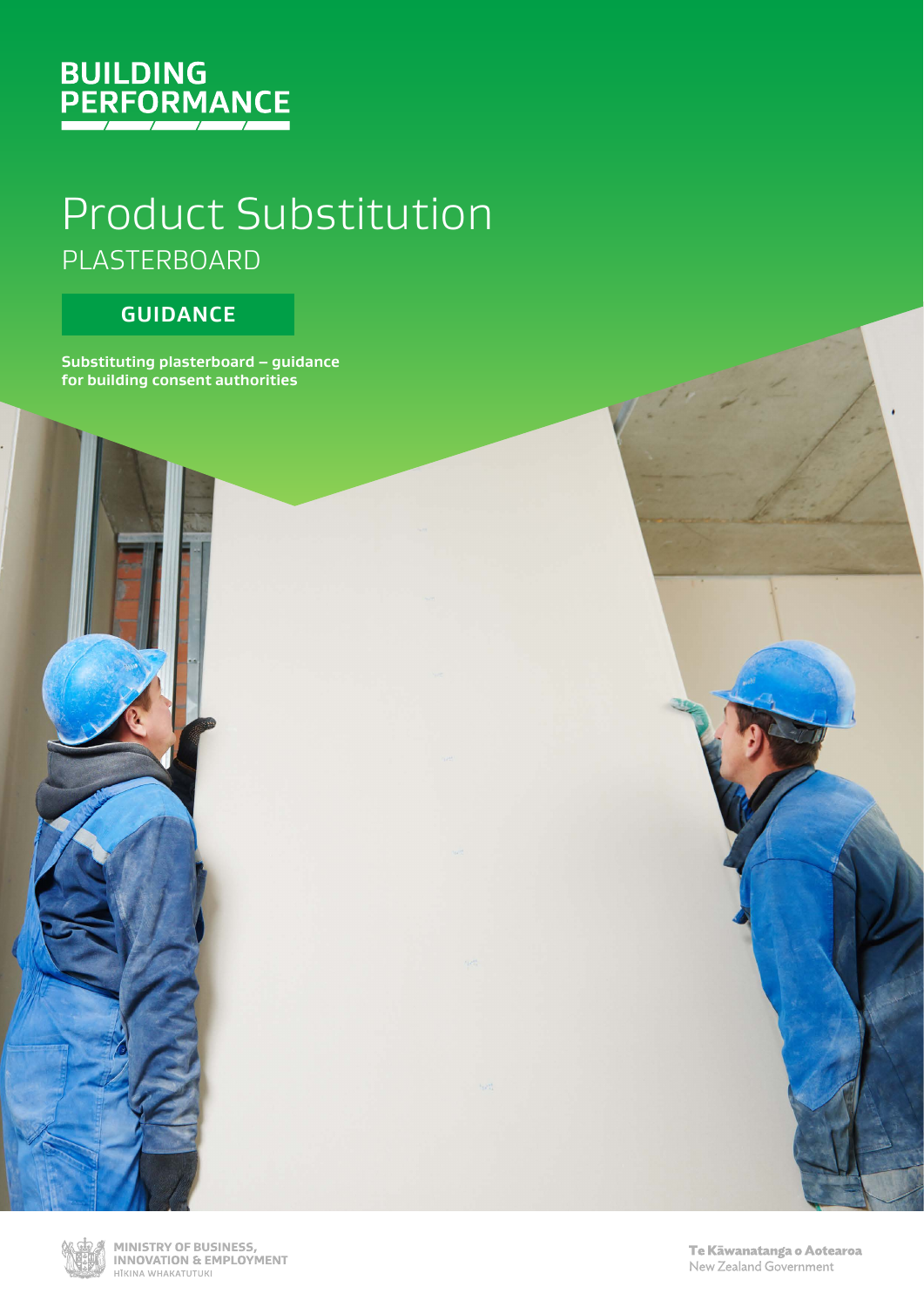#### **Ministry of Business, Innovation and Employment (MBIE)**

Hīkina Whakatutuki – Lifting to make successful

MBIE develops and delivers policy, services, advice and regulation to support economic growth and the prosperity and wellbeing of New Zealanders.

The Product Substitution Plasterboard Guidance document is produced by the Building System Performance branch. It is intended to supplement the Product Substitution Guidance for designers and builders, published in November 2021.

This document is issued as guidance under section 175 of the Building Act 2004.

While MBIE has taken care in preparing the document it should not be relied upon as establishing compliance with all relevant clauses of the Building Act or Building Code in all cases that may arise. This document may be updated from time to time and the latest version is available from MBIE's website at [www.building.govt.nz](https://www.building.govt.nzwww.building.govt.nz)

Information, examples and answers to your questions about the topics covered here can be found on our website [www.building.govt.nz](https://www.building.govt.nzwww.building.govt.nz) or by calling us free on **0800 24 22 43**.

First published June 2022

ISBN 978-1-99-104119-7 (online)

More information [www.building.govt.nz](https://www.building.govt.nzwww.building.govt.nz) **0800 24 22 43**

#### ©Crown Copyright

The material contained in this document is subject to Crown copyright protection unless otherwise indicated. The Crown copyright protected material may be reproduced free of charge in any format or media without requiring specific permission. This is subject to the material being reproduced accurately and not being used in a derogatory manner or in a misleading context. Where the material is being published or issued to others, the source and copyright status should be acknowledged. The permission to reproduce Crown copyright protected material does not extend to any material in this report that is identified as being the copyright of a third party. Authorisation to reproduce such material should be obtained from the copyright holders.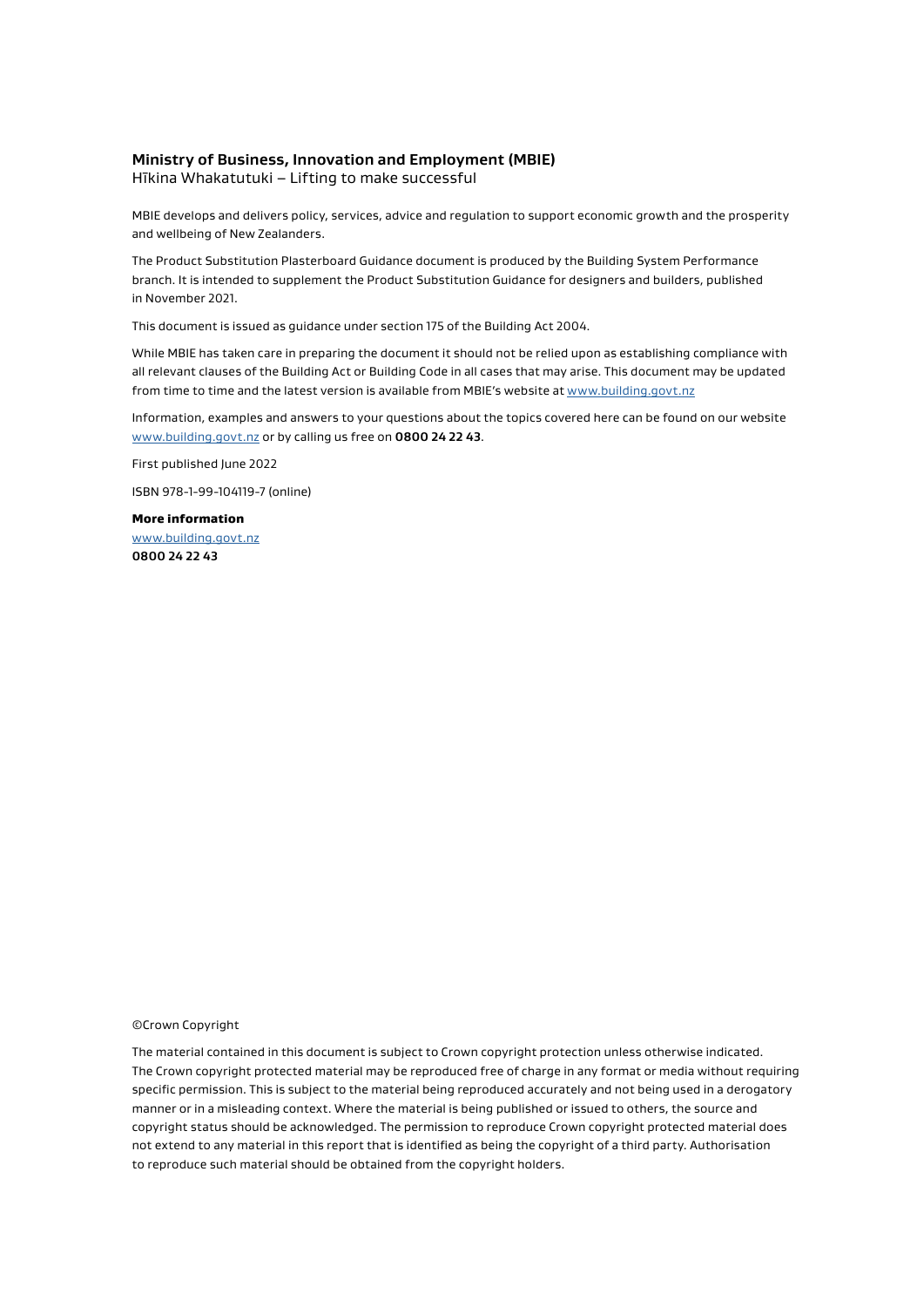# **Contents**

| 3. Substituting plasterboard: Guidance for Building Consent Authorities 3            |  |
|--------------------------------------------------------------------------------------|--|
| 4. Substitution of wall and ceiling lining elements with no specific performance     |  |
| 5. Substitution of plasterboard elements with specific performance requirements  4   |  |
| 6. Specialist wall and ceiling lining products with available technical information5 |  |
|                                                                                      |  |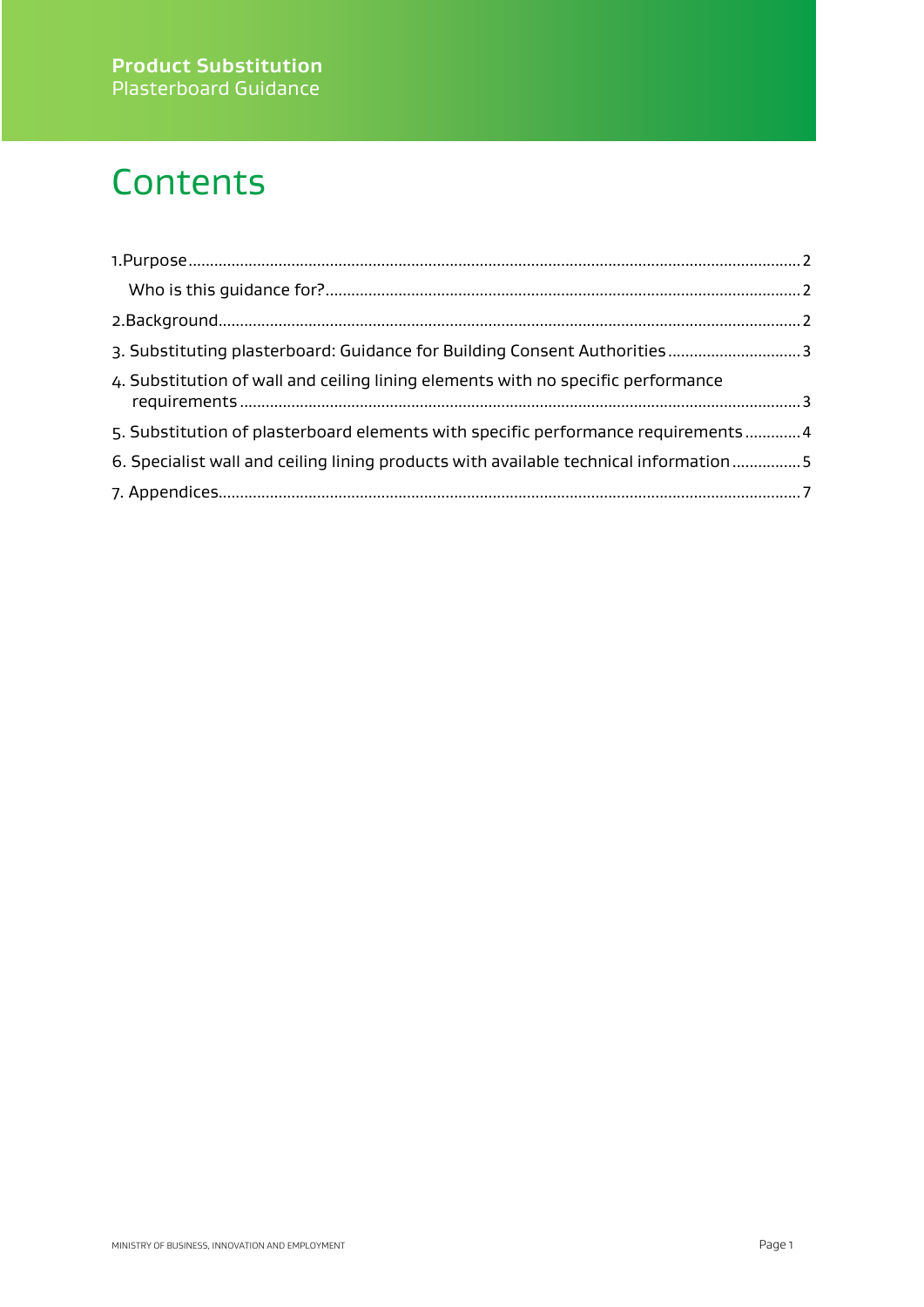### <span id="page-3-0"></span>1.Purpose

The purpose of this guidance is to provide building consent authorities (BCA), designers and contractors with the Ministry of Business, Innovation and Employment's (MBIE) position on the appropriate way to apply the Building (Minor Variation) Regulations 2009 with respect to the substitution of plasterboard wall and ceiling linings

It is intended that this guidance promotes clarity and certainty for all parties regarding how minor variations involving plasterboard and similar wall and ceiling linings are dealt with.

This guidance must be read in conjunction with the more general Product Substitution guidanc[e Product Substitution guidance](https://www.building.govt.nz/assets/Uploads/building-code-compliance/certifications-programmes/product-assurance/product-substitution.pdf) published by MBIE in November 2021, which can be found at

### <span id="page-3-1"></span>Who is this guidance for?

This guidance is for BCAs, designers and contractors who need to use wall and/or ceiling linings different from those specified in the building consent.

### <span id="page-3-2"></span>2.Background

New Zealand is currently experiencing a shortage of plasterboard products. MBIE's view is that an effective substitution procedure – and the application of the [Building \(Minor](https://www.legislation.govt.nz/regulation/public/2009/0408/latest/DLM2615667.html)  [Variations\) Regulations 2009](https://www.legislation.govt.nz/regulation/public/2009/0408/latest/DLM2615667.html) – has a significant part to play in enabling progress for those building projects currently delayed due to the shortage.

When considering the substitution of plasterboard products, it is critical that that with the substituted products, the building work will continue to meet the performance requirements of th[e New Zealand Building Code](https://www.legislation.govt.nz/regulation/public/1992/0150/latest/DLM162576.html%23DLM162576) (the Building Code).

It is possible to manage product substitution and minor variations quickly and effectively, while still maintaining compliance with the Building Code.

Plasterboard substitution that is managed poorly, without considering how substituted products are likely to perform, risks introducing latent defects into buildings particularly in relation to building element performance. Assurance of comparable structural integrity, sound rating, fire protection, and moisture impervious properties, should be provided where plasterboard is substituted and used for these applications.

<span id="page-3-3"></span>All parties to a building project have a role to play in ensuring that product substitution and, in particular, the minor variation procedures, are quick, effective and deliver buildings that comply with the Building Code.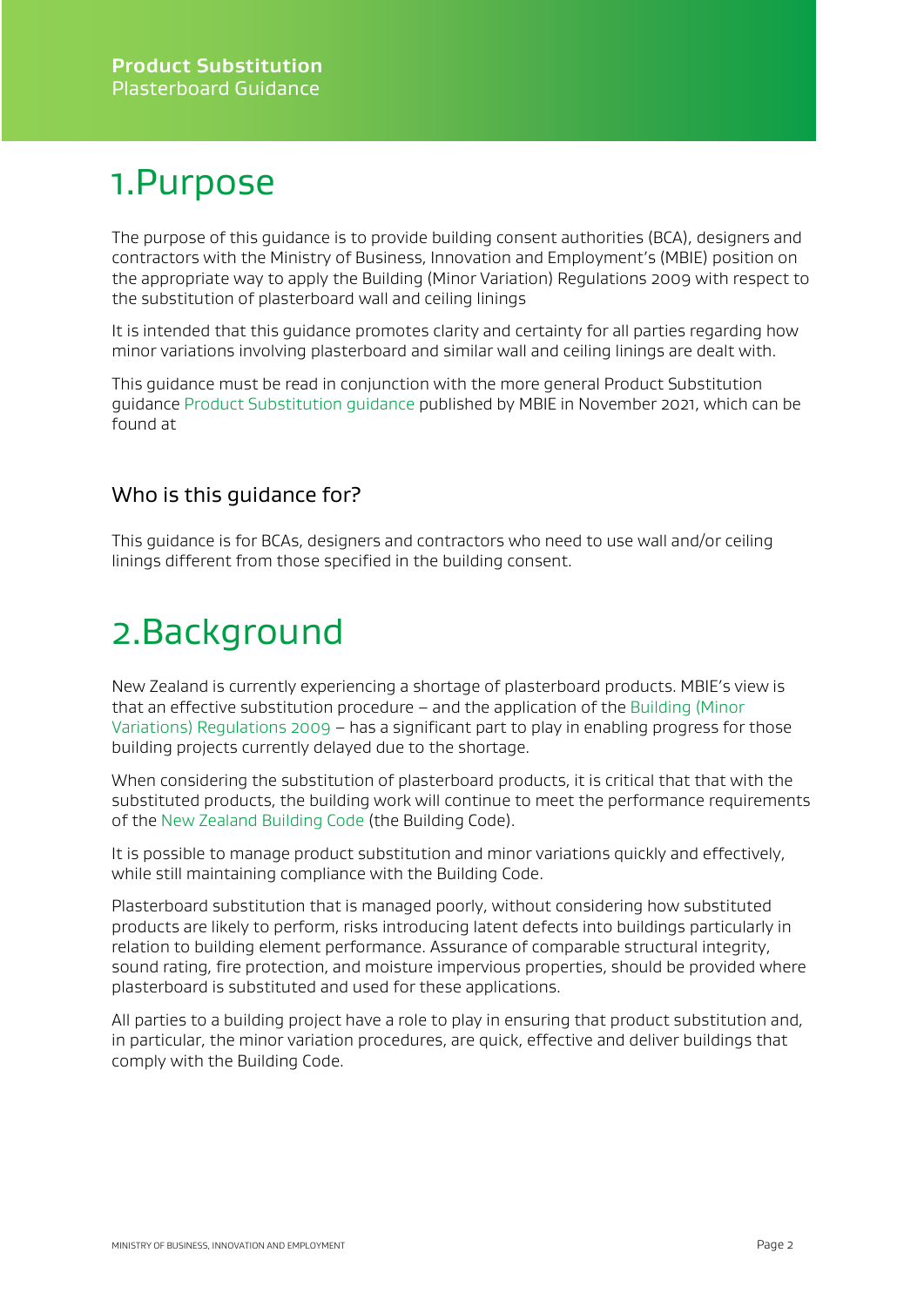## 3. Substituting plasterboard: Guidance for Building Consent Authorities

In the New Zealand context plasterboard has five key uses:

- As a general wall and ceiling lining, where there are no specific performance requirements. This product could be shown to be compliant through conformance with AS/NZS 2588:2018 for general standardisation of manufactured plasterboard. Substituted linings would need to conform to manufacturers installation specifications for fixings and achieving durability for the location installed.
- As a substrate lining in areas subject to water splash such as bathrooms and kitchens as part of a lining system that needs to be impervious to water and easily cleaned to enable compliance with clause E3 Internal Moisture.
- As a component of a fire rated building element that may need to meet requirements for surface finish non-combustibility, fire resistance, heat transmission, and structural integrity to meet requirements for clause C Protection from Fire. This may be demonstrated by meeting the relevant fire test standards in the Building Code and MBIE solutions for Fire compliance.
- As a component of a sound rated building element eg to achieve a Sound Transmission Class (STC) or Impact Insultation Class (IIC) of 55 in accordance with clause G6 Airborne and Impact Sound. Compliance can be demonstrated using the STC rating test ASTM E 336:1990 and IIC rating testing to ASTM E 492: 1990.
- As a component of a building element that is intended to resist earthquake and wind load demands (usually described as bracing demand and quantified as bracing units). Bracing capability can be demonstrated by testing linings using the P2[1](#page-4-1)<sup>1</sup> bracing test as referenced in NZS3604: [2](#page-4-2)011 $^2$  and B1/AS1]

# <span id="page-4-0"></span>4. Substitution of wall and ceiling lining elements with no specific performance requirements

MBIE's guidance is that substitution of plasterboard products that are for use as wall and/or ceiling linings, with no specific performance requirements, presents a low risk and, if required, the minor variation process can generally be managed on-site.

#### **To ensure the process is efficient and effective, all parties have a role to play.**

<span id="page-4-1"></span><sup>1</sup> <https://www.branz.co.nz/pubs/technical-papers/p21/>

<span id="page-4-2"></span><sup>2</sup> [https://www.standards.govt.nz/product-download/download/461950/0?mediaTypeId=4af995f7-f243-48a1](https://www.standards.govt.nz/product-download/download/461950/0?mediaTypeId=4af995f7-f243-48a1-aec8-6016b05da360&formatId=1bd170ba-2514-eb11-a812-000d3a6aa268) [aec8-6016b05da360&formatId=1bd170ba-2514-eb11-a812-000d3a6aa268](https://www.standards.govt.nz/product-download/download/461950/0?mediaTypeId=4af995f7-f243-48a1-aec8-6016b05da360&formatId=1bd170ba-2514-eb11-a812-000d3a6aa268)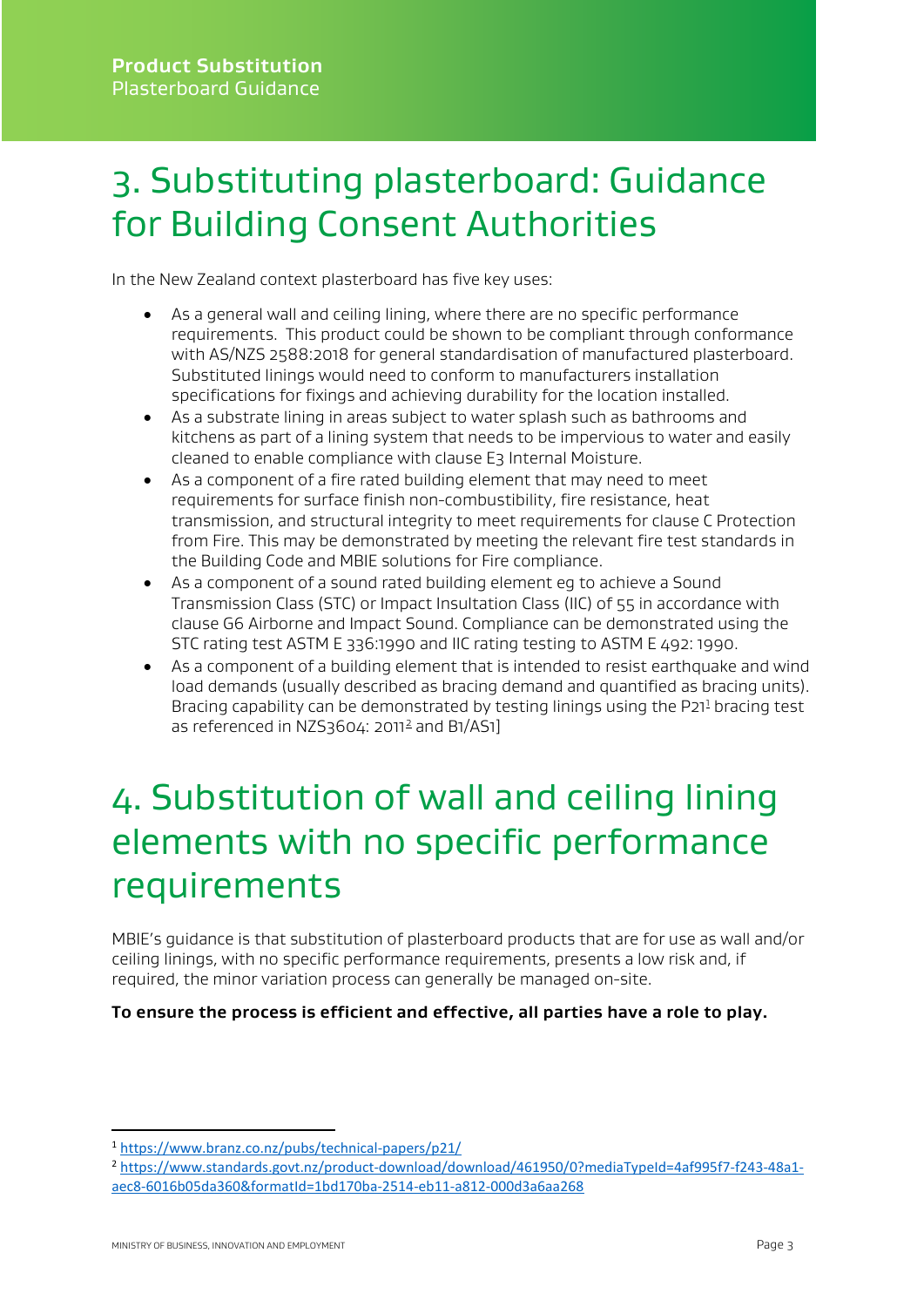The designer or contractor who wishes to substitute the product should:

- Ensure that the customer is informed about, and agreed to, the substitution taking place.
- Ensure that they choose a product that has been demonstrated to comply with the Building Code.
- Ensure that adequate evidence is provided so that the BCA can be satisfied on reasonable grounds that the building work will continue to comply with the Building Code.
- Ensure that they are on-site to talk to the building control officer about the proposed substitution and provide documentation if requested.

The Building Consent Authority should:

- Always be mindful of the need to ensure that the building work with the proposed substituted product will continue to comply with the Building Code
- While being mindful of the above point, deal with the proposed substitution as quickly and efficiently as possible – usually on-site
- Talk to the designer or contractor if there are any concerns or if more information is required
- If the minor variation is approved, record the variation on the building consent file.
- Provide information to customers on what information, and the process involved if they wish to substitute a product
- Have effective and efficient processes and procedures in place for assessing minor variations.

### <span id="page-5-0"></span>5. Substitution of plasterboard elements with specific performance requirements

MBIE's guidance is that substitution of plasterboard elements that have specific performance requirements (for example, for use as a substrate lining in areas subject to water splash such as bathrooms and kitchens, as part of a fire-protection system, sound rating or as part of a bracing system) should in the majority of cases be processed as a minor variation rather than as an amendment to the building consent.

The designer or contractor who wishes to substitute the product should:

- Ensure that the customer is informed about, and has agreed to, the substitution taking place.
- Ensure that there is adequate information and evidence so that the BCA can be satisfied on reasonably grounds that the building work complies with the Building Code.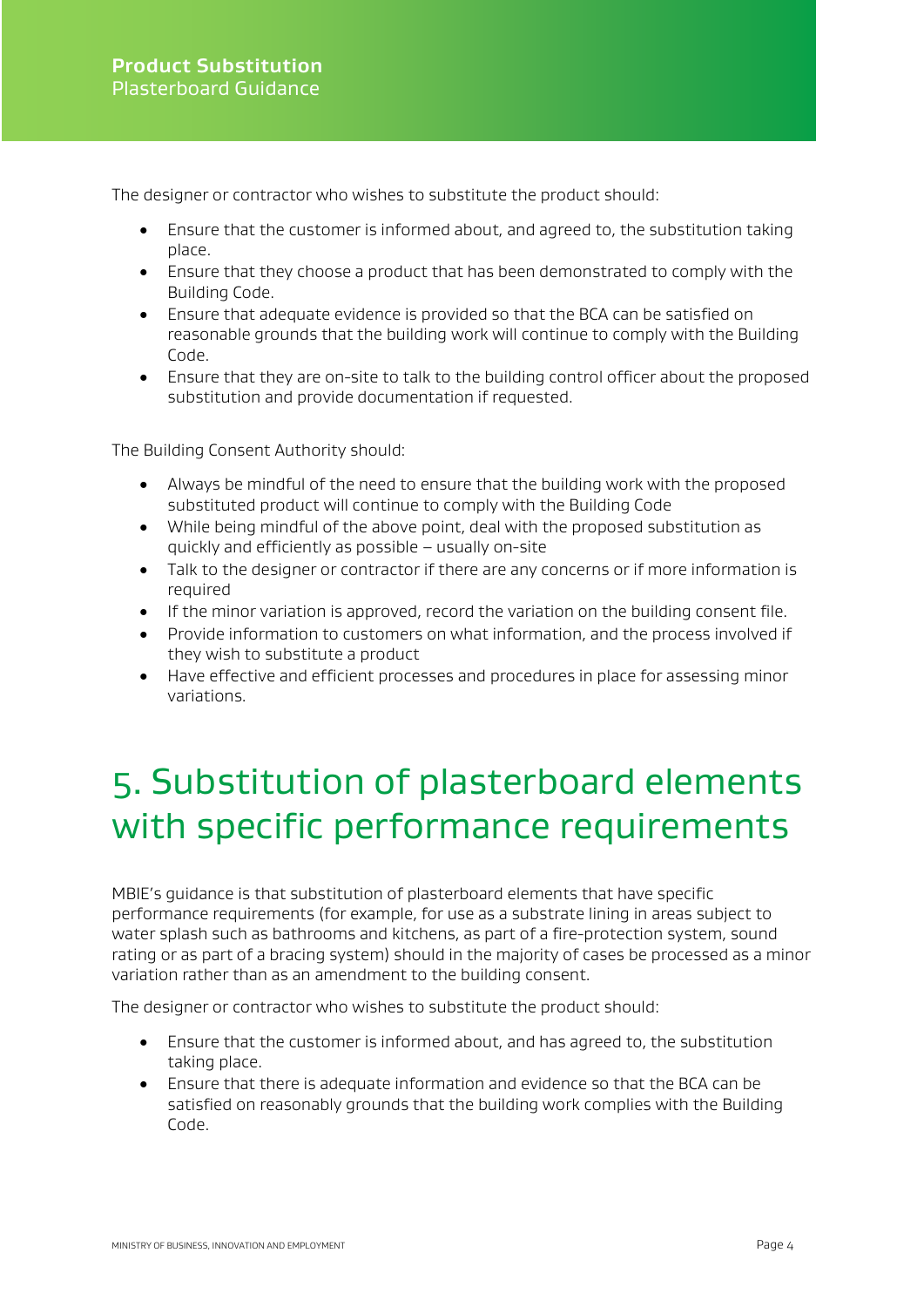• Where an application for a minor variation is required to be submitted, providing sufficient technical information (such as a product technical statement) and installation specifications will enable the BCA to process the application efficiently.

It is the responsibility of the designer to ensure that the work complies with the Building Code (Section 14D of the Building Act)

The BCAs ability to process a substitution as a minor variation will depend to a large extent on the technical quality and credibility of the information provided by the designer or contractor.

A failure to provide sufficient information will likely lead to delays in assessing variations, rejection of the application, or potentially the need to submit an application for an amendment to the building consent.

The BCA considering an application for plasterboard substitution should:

- Always be mindful of the need to ensure that the building work will continue to comply with the performance requirements of the Building Code
- Where the application involves a product that has specific performance requirements, that there is adequate information provided to show continued compliance with the Building Code
- Readily consider the use of substituted products other than those with which they are immediately familiar, if those products are accompanied by sufficient evidence to enable the BCA to be satisfied on reasonable grounds that the work will comply with the Building Code

BCAs should not accept substitution of wall or ceiling lining elements requiring specific performance properties – whether through the minor variation procedure or as a formal amendment to the building consent – unless there is sufficient evidence to enable the building control official (BCO) to be satisfied on reasonable grounds that the work will comply with the performance requirements of the Building Code.

### <span id="page-6-0"></span>6. Specialist wall and ceiling lining products with available technical information

MBIE is aware of other wall and ceiling lining products available in New Zealand for which technical information is readily available regarding their specialist performance for bracing, fire protection or water resistance:

MBIE has not conducted independent tests on the performance of these products. This guidance accordingly does not constitute MBIE's endorsement or certification of these products as complying with the Building Code.

In order to promote a broader New Zealand-wide understanding of available tested wall and ceiling lining products, MBIE has attached to this guidance technical information provided by these product suppliers that outlines: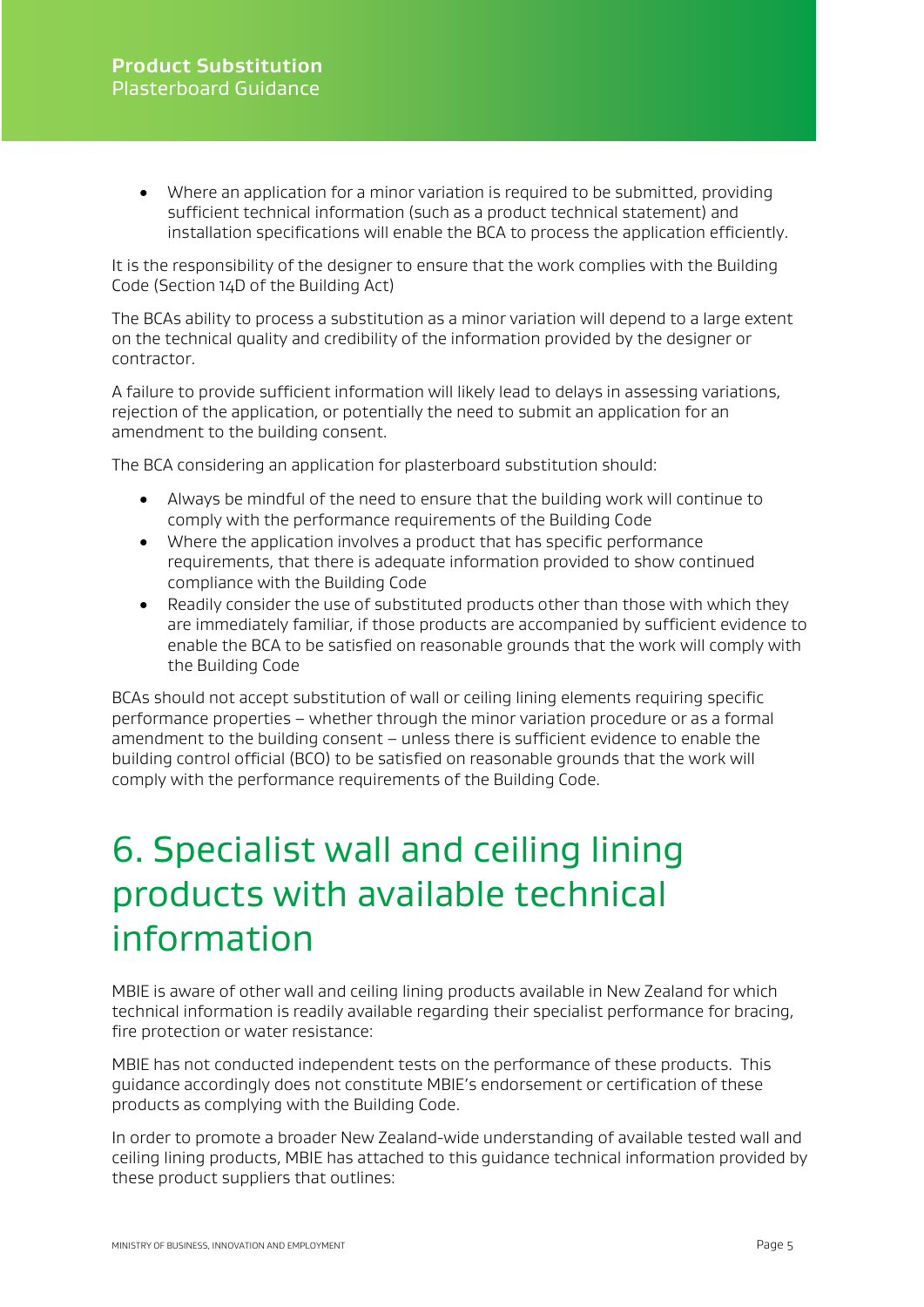- Relevant product technical specifications
- The testing that has been conducted on these products in relation to their intended installed performance properties for general lining, bracing, moisture imperviousness, and fire protection properties (or combinations thereof).
- The results of those tests, along with any available appraisals of performance

This information has been provided by the product suppliers. MBIE has not independently verified the information provided by the suppliers.

The information provided currently represents MBIE's current knowledge about available products that have been tested to Building Code performance requirements. Should MBIE become aware of additional products to appropriately add to this list, this guidance will be updated.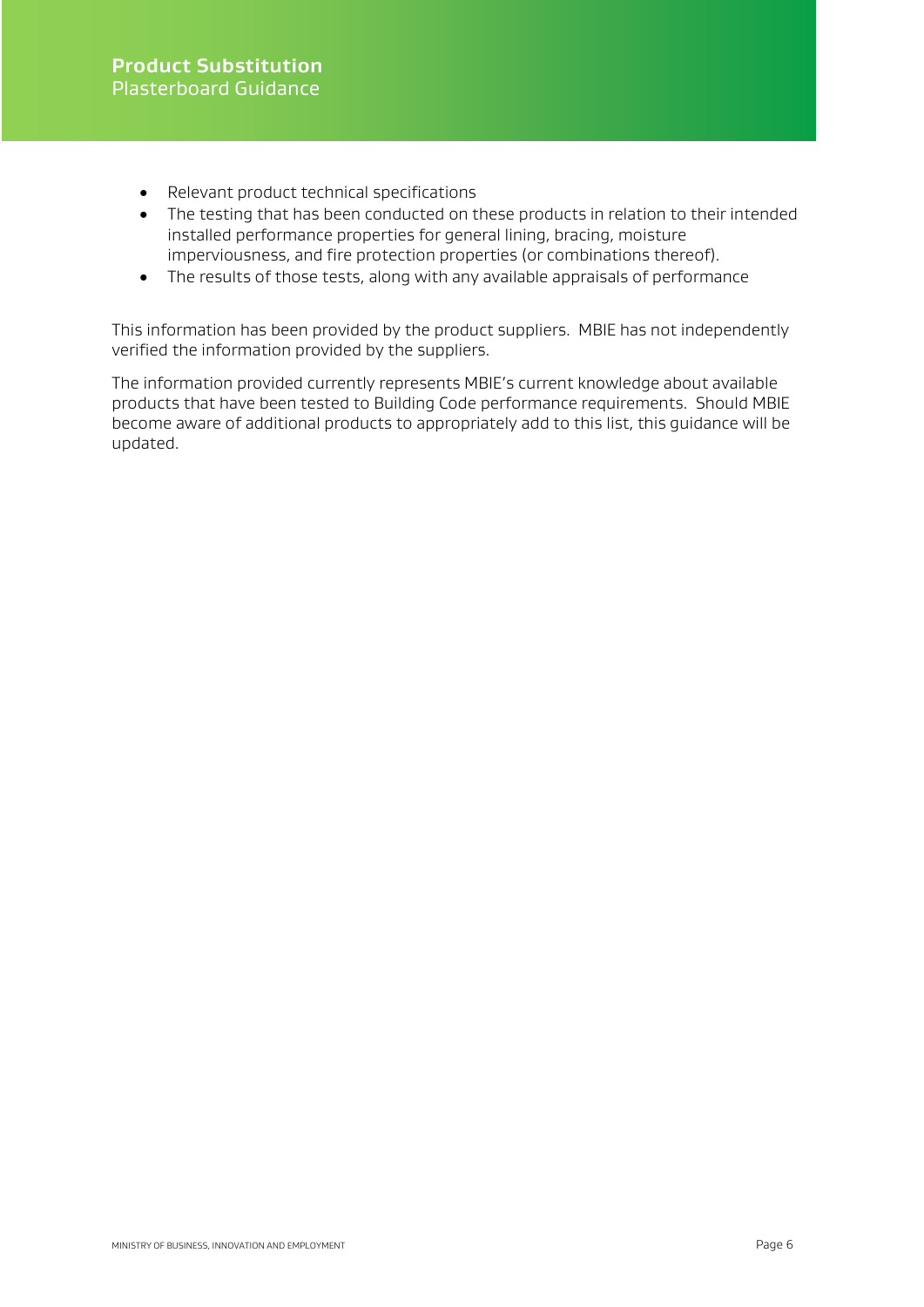# <span id="page-8-0"></span>7. Appendices

Compiled below is a series of links that may be of use when considering the substitution of plasterboard linings for other linings products to achieve the intended design purpose.

#### British Plaster Board (BPB Gyproc/Proroc)

Products: Standard, Aquastop, Braceboard, Firestop, Duraline

- <https://www.gyproc.sg/products/gypboard>
- [http://www.buildspace.co.nz/files/BPB\\_NZ\\_\\_Brochure.pdf](http://www.buildspace.co.nz/files/BPB_NZ__Brochure.pdf)
- [https://www.british-gypsum.com/documents/certificates/british-gypsum-bba](https://www.british-gypsum.com/documents/certificates/british-gypsum-bba-internal-wall-insulation-systems-drilyner-dab-sealant-variant.pdf)[internal-wall-insulation-systems-drilyner-dab-sealant-variant.pdf](https://www.british-gypsum.com/documents/certificates/british-gypsum-bba-internal-wall-insulation-systems-drilyner-dab-sealant-variant.pdf)
- <https://www.certainteed.com/resources/regular-gypsum-data-sheet-e-2201ctg.pdf>

#### Elephant Board

Products: Standard, Aquasmart, Multismart, Firesmart

- [https://elephantplasterboard.co.nz](https://elephantplasterboard.co.nz/)
- [https://www.branz.co.nz/appraisal-codemark-certificates/far-4707-to-elephant](https://www.branz.co.nz/appraisal-codemark-certificates/far-4707-to-elephant-plasterboard-fire-rated-wall/)[plasterboard-fire-rated-wall/](https://www.branz.co.nz/appraisal-codemark-certificates/far-4707-to-elephant-plasterboard-fire-rated-wall/)
- Refer for individual test reports: [https://www.branz.co.nz/appraisal-codemark](https://www.branz.co.nz/appraisal-codemark-certificates/)[certificates/](https://www.branz.co.nz/appraisal-codemark-certificates/)

#### USG Boral (Knauf)

Products: Sheetrock, Multistop, Aquastop

- [https://www.knaufapac.com/en\\_au/](https://www.knaufapac.com/en_au/)
- [https://www.branz.co.nz/appraisal-codemark-certificates/899-2015-usg-boral](https://www.branz.co.nz/appraisal-codemark-certificates/899-2015-usg-boral-bracing-systems/)[bracing-systems/](https://www.branz.co.nz/appraisal-codemark-certificates/899-2015-usg-boral-bracing-systems/)
- [https://www.branz.co.nz/appraisal-codemark-certificates/955-2017-usg-boral-wet](https://www.branz.co.nz/appraisal-codemark-certificates/955-2017-usg-boral-wet-area-systems/)[area-systems/](https://www.branz.co.nz/appraisal-codemark-certificates/955-2017-usg-boral-wet-area-systems/)
- [https://www.branz.co.nz/appraisal-codemark-certificates/1027-2018-usg-boral](https://www.branz.co.nz/appraisal-codemark-certificates/1027-2018-usg-boral-handyboard-general-wall-lining/)[handyboard-general-wall-lining/](https://www.branz.co.nz/appraisal-codemark-certificates/1027-2018-usg-boral-handyboard-general-wall-lining/)
- [https://www.branz.co.nz/appraisal-codemark-certificates/fh-6100-tt-usg-boral](https://aus01.safelinks.protection.outlook.com/?url=https%3A%2F%2Fwww.branz.co.nz%2Fappraisal-codemark-certificates%2Ffh-6100-tt-usg-boral-skyrock-classic-acoustic-panel%2F&data=05%7C01%7CLaura.Lumley%40mbie.govt.nz%7Cd03a7dd2e6dd4e38bd9308da49b3775d%7C78b2bd11e42b47eab0112e04c3af5ec1%7C0%7C0%7C637903332385589266%7CUnknown%7CTWFpbGZsb3d8eyJWIjoiMC4wLjAwMDAiLCJQIjoiV2luMzIiLCJBTiI6Ik1haWwiLCJXVCI6Mn0%3D%7C3000%7C%7C%7C&sdata=jFdRd4aZjX7eCpsQsFddTrdfG%2BAHAlV4Wu6Xa%2Ba%2BCFY%3D&reserved=0)[skyrock-classic-acoustic-panel/](https://aus01.safelinks.protection.outlook.com/?url=https%3A%2F%2Fwww.branz.co.nz%2Fappraisal-codemark-certificates%2Ffh-6100-tt-usg-boral-skyrock-classic-acoustic-panel%2F&data=05%7C01%7CLaura.Lumley%40mbie.govt.nz%7Cd03a7dd2e6dd4e38bd9308da49b3775d%7C78b2bd11e42b47eab0112e04c3af5ec1%7C0%7C0%7C637903332385589266%7CUnknown%7CTWFpbGZsb3d8eyJWIjoiMC4wLjAwMDAiLCJQIjoiV2luMzIiLCJBTiI6Ik1haWwiLCJXVCI6Mn0%3D%7C3000%7C%7C%7C&sdata=jFdRd4aZjX7eCpsQsFddTrdfG%2BAHAlV4Wu6Xa%2Ba%2BCFY%3D&reserved=0)
- [https://www.branz.co.nz/appraisal-codemark-certificates/fr-6123-tt-usg-boral-wall](https://aus01.safelinks.protection.outlook.com/?url=https%3A%2F%2Fwww.branz.co.nz%2Fappraisal-codemark-certificates%2Ffr-6123-tt-usg-boral-wall-system-tb451a%2F&data=05%7C01%7CLaura.Lumley%40mbie.govt.nz%7Cd03a7dd2e6dd4e38bd9308da49b3775d%7C78b2bd11e42b47eab0112e04c3af5ec1%7C0%7C0%7C637903332385589266%7CUnknown%7CTWFpbGZsb3d8eyJWIjoiMC4wLjAwMDAiLCJQIjoiV2luMzIiLCJBTiI6Ik1haWwiLCJXVCI6Mn0%3D%7C3000%7C%7C%7C&sdata=78IracaeScIfv7GZbHj%2FRGPXb3hreZsrdEvnfw2WKRo%3D&reserved=0)[system-tb451a/](https://aus01.safelinks.protection.outlook.com/?url=https%3A%2F%2Fwww.branz.co.nz%2Fappraisal-codemark-certificates%2Ffr-6123-tt-usg-boral-wall-system-tb451a%2F&data=05%7C01%7CLaura.Lumley%40mbie.govt.nz%7Cd03a7dd2e6dd4e38bd9308da49b3775d%7C78b2bd11e42b47eab0112e04c3af5ec1%7C0%7C0%7C637903332385589266%7CUnknown%7CTWFpbGZsb3d8eyJWIjoiMC4wLjAwMDAiLCJQIjoiV2luMzIiLCJBTiI6Ik1haWwiLCJXVCI6Mn0%3D%7C3000%7C%7C%7C&sdata=78IracaeScIfv7GZbHj%2FRGPXb3hreZsrdEvnfw2WKRo%3D&reserved=0)
- Refer for individual test reports: [https://www.branz.co.nz/appraisal-codemark](https://www.branz.co.nz/appraisal-codemark-certificates/)[certificates/](https://www.branz.co.nz/appraisal-codemark-certificates/)

#### **Saveboard**

Products:

• <https://www.saveboard.nz/products>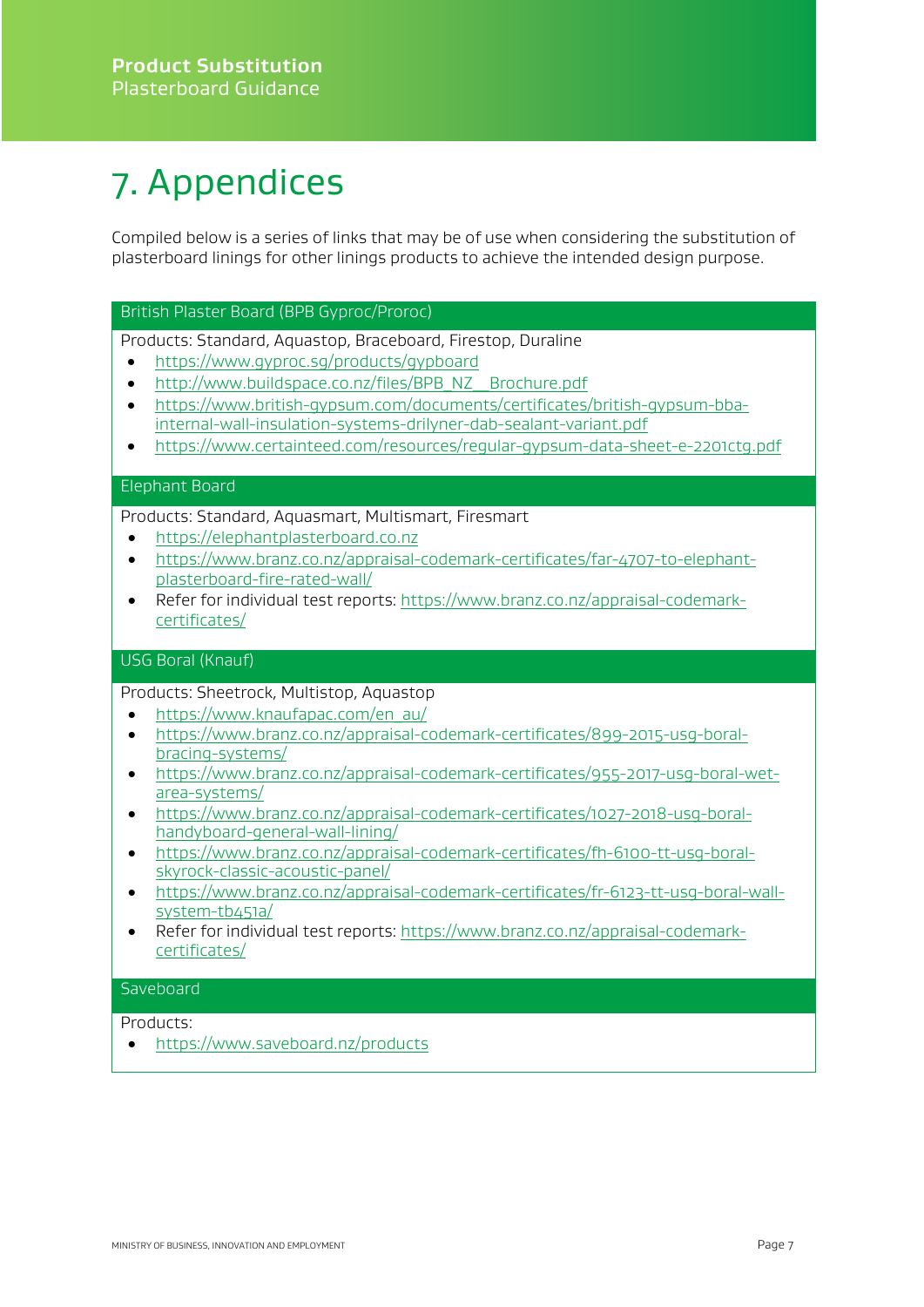#### Winstone Wallboards

Products: Standard/Braceline/Ultraline/Fireline/Aqualine

- https://www.gib.co.nz/
- Refer also for individual test reports[: https://www.branz.co.nz/appraisal-codemark](https://www.branz.co.nz/appraisal-codemark-certificates/)[certificates/](https://www.branz.co.nz/appraisal-codemark-certificates/)

Other Lining product options

• [https://www.building.govt.nz/assets/Uploads/building-code](https://www.building.govt.nz/assets/Uploads/building-code-compliance/certifications-programmes/product-certification-scheme/product-certificate-register/hume-cemboard-primaaqua-primalux-primactu-primaliner-primaalpha-groove.pdf)[compliance/certifications-programmes/product-certification-scheme/product](https://www.building.govt.nz/assets/Uploads/building-code-compliance/certifications-programmes/product-certification-scheme/product-certificate-register/hume-cemboard-primaaqua-primalux-primactu-primaliner-primaalpha-groove.pdf)[certificate-register/hume-cemboard-primaaqua-primalux-primactu-primaliner](https://www.building.govt.nz/assets/Uploads/building-code-compliance/certifications-programmes/product-certification-scheme/product-certificate-register/hume-cemboard-primaaqua-primalux-primactu-primaliner-primaalpha-groove.pdf)[primaalpha-groove.pdf](https://www.building.govt.nz/assets/Uploads/building-code-compliance/certifications-programmes/product-certification-scheme/product-certificate-register/hume-cemboard-primaaqua-primalux-primactu-primaliner-primaalpha-groove.pdf)

Codemark certified products

• [https://www.building.govt.nz/assets/Uploads/building-code](https://www.building.govt.nz/assets/Uploads/building-code-compliance/certifications-programmes/product-certification-scheme/product-certificate-register/kooltherm-k12-k17-k18.pdf)[compliance/certifications-programmes/product-certification-scheme/product](https://www.building.govt.nz/assets/Uploads/building-code-compliance/certifications-programmes/product-certification-scheme/product-certificate-register/kooltherm-k12-k17-k18.pdf)[certificate-register/kooltherm-k12-k17-k18.pdf](https://www.building.govt.nz/assets/Uploads/building-code-compliance/certifications-programmes/product-certification-scheme/product-certificate-register/kooltherm-k12-k17-k18.pdf)

### Additional product appraisals and testing

Go to<https://www.branz.co.nz/appraisal-codemark-certificates/>

#### Interior bracing solutions

For interior bracing solutions select Appraisal under Certification: All and select Wall Bracing under Category. Click on the hyperlink for the Appraisal and company contact details.

|             | Appraisal No. Appraisal Title                                                                                                                                            |
|-------------|--------------------------------------------------------------------------------------------------------------------------------------------------------------------------|
| 779 (2018)  | GoldenEdge® MDF Panelbrace™ Wall Bracing Systems<br>https://www.branz.co.nz/appraisal-codemark-certificates/779-2018-<br>qoldenedge-mdf-panelbrace-wall-bracing-systems/ |
| 899 (2015)  | <b>USG Boral Bracing Systems</b><br>https://www.branz.co.nz/appraisal-codemark-certificates/899-2015-usg-<br>boral-bracing-systems/                                      |
| 928 (2021)  | GIB EzyBrace® Systems<br>https://www.branz.co.nz/appraisal-codemark-certificates/gib-ezybrace-<br>systems/                                                               |
| 1065 (2021) | IPL Bracing Ply™<br>https://www.branz.co.nz/appraisal-codemark-certificates/ipl-bracing-ply/                                                                             |
| 1079 (2020) | Gamma Wall Bracing Systems<br>https://www.branz.co.nz/appraisal-codemark-certificates/1079-2020-<br>gamma-wall-bracing-systems/                                          |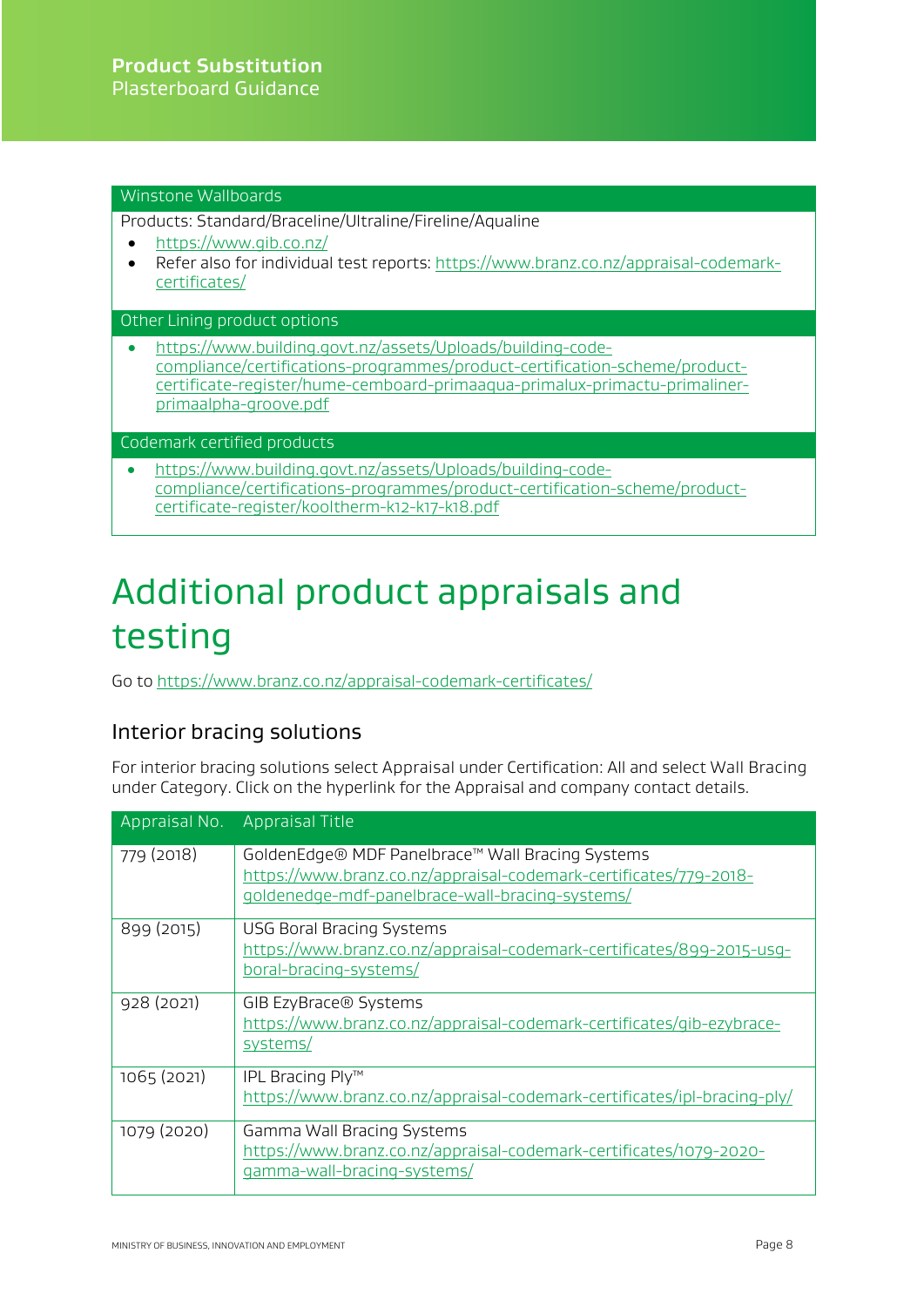### General and wet area linings

For general and wet area linings, select Appraisal under Certification: All and select Wall, Ceiling, Soffit and Interior Finishing under Category.

| Appraisal No. | <b>Appraisal Title</b>                                                                                                                                                 |
|---------------|------------------------------------------------------------------------------------------------------------------------------------------------------------------------|
| 427 (2021)    | GIB® Wet Area Systems<br>https://www.branz.co.nz/appraisal-codemark-certificates/gib-wet-area-<br>systems/                                                             |
| 601 (2020)    | Panorama PVC Lining System<br>https://www.branz.co.nz/appraisal-codemark-certificates/601-2020-<br>panorama-pvc-lining-system/                                         |
| 737 (2019)    | PRIMAaqua™/PRIMAliner™ Wall and Ceiling Linings<br>https://www.branz.co.nz/appraisal-codemark-certificates/737-2019-<br>primaaqua-primaliner-wall-and-ceiling-linings/ |
| 738 (2019)    | PRIMAaqua™/PRIMAliner™ Wall and Ceiling Linings<br>https://www.branz.co.nz/appraisal-codemark-certificates/738-2019-<br>primaaqua-primaliner-wall-and-ceiling-linings/ |
| 790 (2019)    | Seratone Wall and Ceiling Linings<br>https://www.branz.co.nz/appraisal-codemark-certificates/790-2019-<br>seratone-wall-and-ceiling-linings/                           |
| 869 (2019)    | Multicom® Wall Panel System<br>https://www.branz.co.nz/appraisal-codemark-certificates/869-2019-<br>multicom-wall-panel-system/                                        |
| 951 (2022)    | Metra Ceiling<br>https://www.branz.co.nz/appraisal-codemark-certificates/metra-ceiling/                                                                                |
| 955 (2017)    | USG Boral Wet Area Systems<br>https://www.branz.co.nz/appraisal-codemark-certificates/955-2017-usq-<br>boral-wet-area-systems/                                         |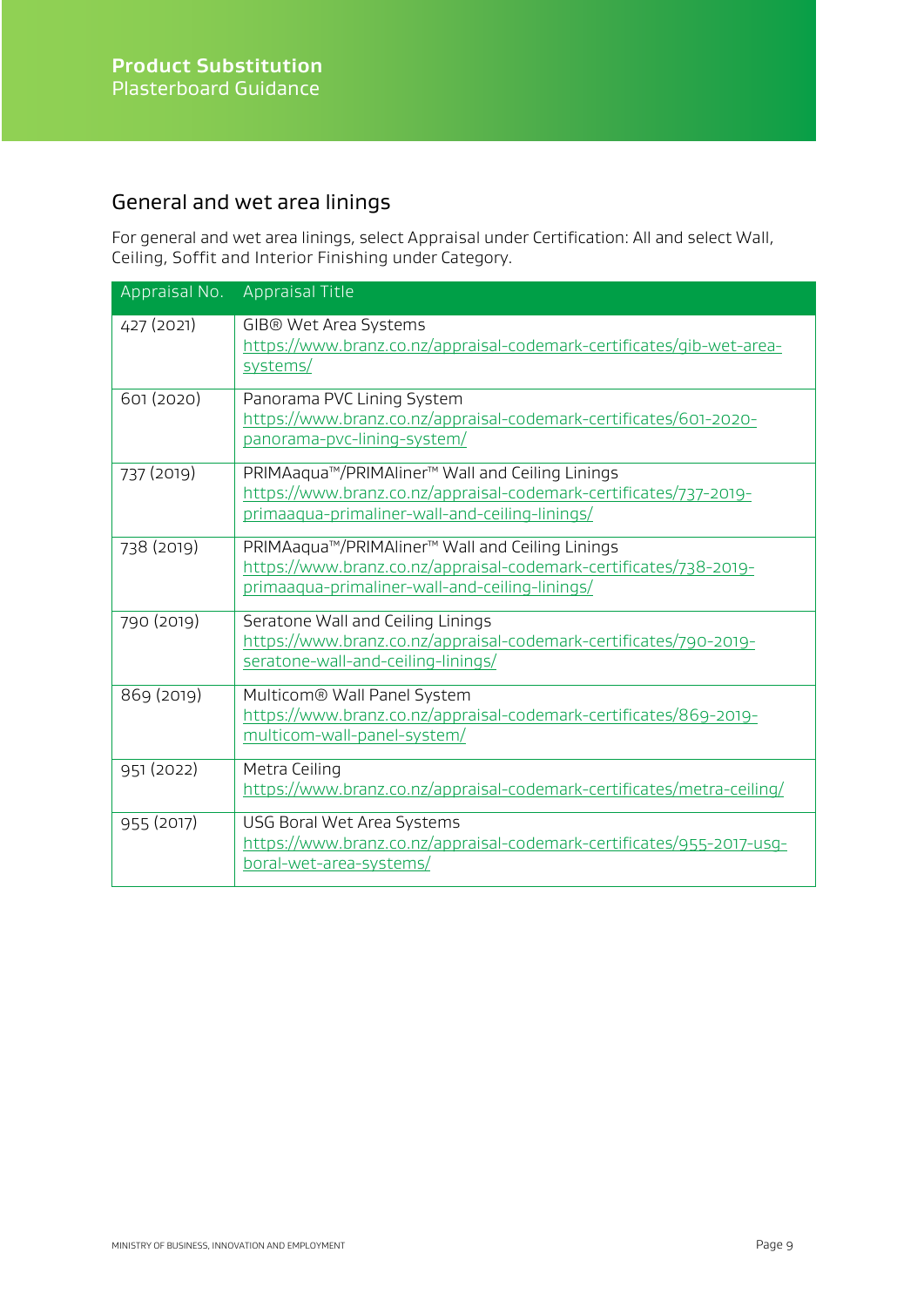#### Alternative construction systems

There are also alternative construction systems for housing. Select Appraisal under Certification: All and select Building systems under Category.

| Appraisal No. | <b>Appraisal Title</b>                                                                                                                                                                   |
|---------------|------------------------------------------------------------------------------------------------------------------------------------------------------------------------------------------|
| 364 (2021)    | Metra Panel System<br>https://www.branz.co.nz/appraisal-codemark-certificates/metra-<br>panel-system/                                                                                    |
| 385 (2021)    | EVG 3D Concrete System (not currently active in NZ market)<br>https://www.branz.co.nz/appraisal-codemark-certificates/evg-3d-<br>concrete-system/                                        |
| 481 (2019)    | <b>Triboard Construction System</b><br>https://www.branz.co.nz/appraisal-codemark-certificates/481-<br>2019-triboard-construction-system/                                                |
| 1058 (2019)   | Green Precast 'Livin Modular' System (not currently active in NZ<br>market)<br>https://www.branz.co.nz/appraisal-codemark-certificates/1058-<br>2019-green-precast-livin-modular-system/ |
| 1202 (2021)   | Durapanel Structural Panel System<br>https://www.branz.co.nz/appraisal-codemark-<br>certificates/durapanel-structural-panel-system/                                                      |
| 1203 (2021)   | NZSIP Smart Panel Building System<br>https://www.branz.co.nz/appraisal-codemark-certificates/nzsip-<br>smart-panel-building-system/                                                      |

The BRANZ website also lists a number of Technical Opinions and Type Test reports. These can be used to demonstrate compliance with a specific Standard or requirement of the New Zealand Building Code. Most of those listed on the BRANZ website relate to fire performance.

Select Type Test or Technical Opinion under Certification: All.